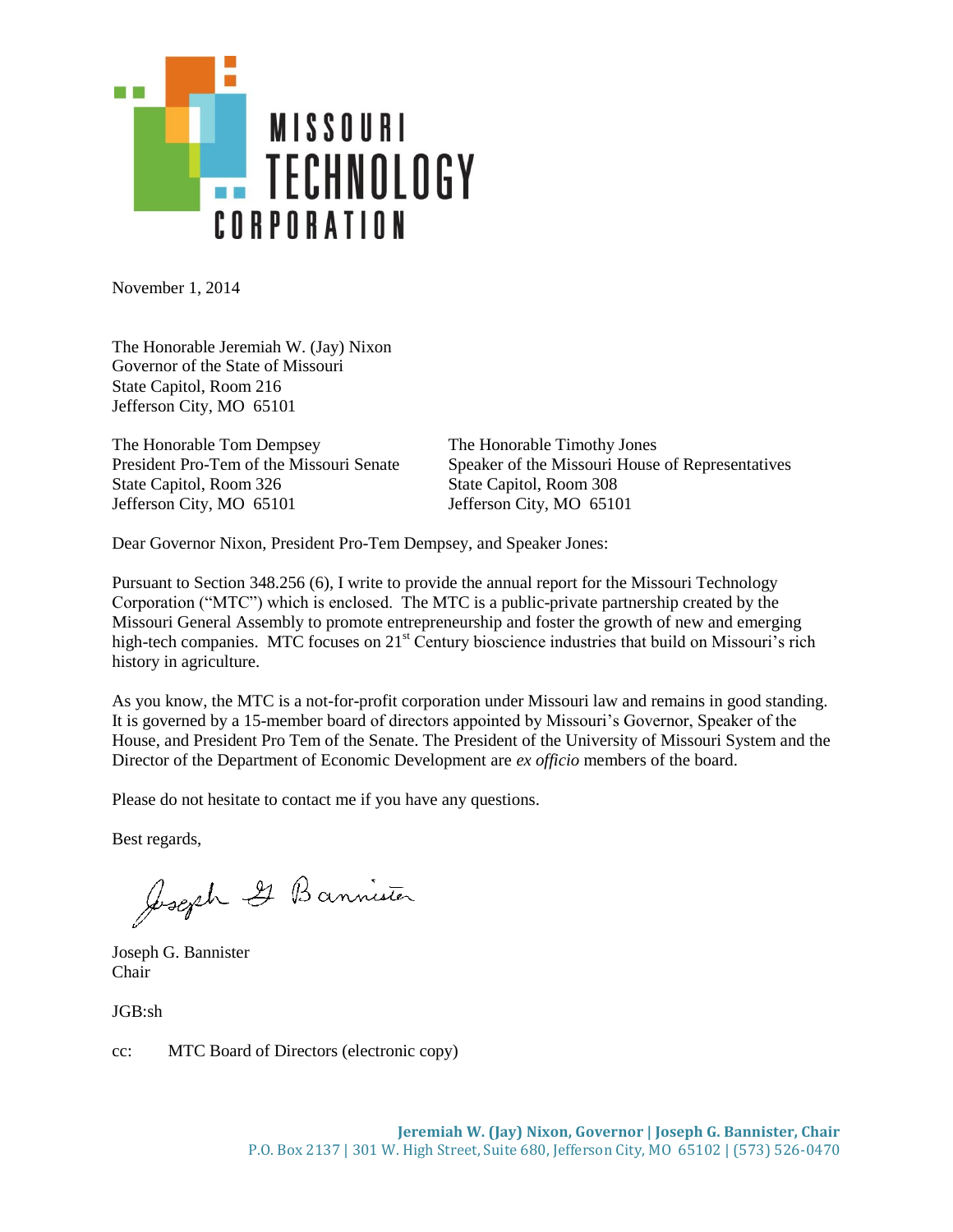# **2014 Annual Report**



# **November 1, 2014**

**Respectfully Submitted by: Joseph G. Bannister Chairperson**

**William H. Anderson Acting Executive Director**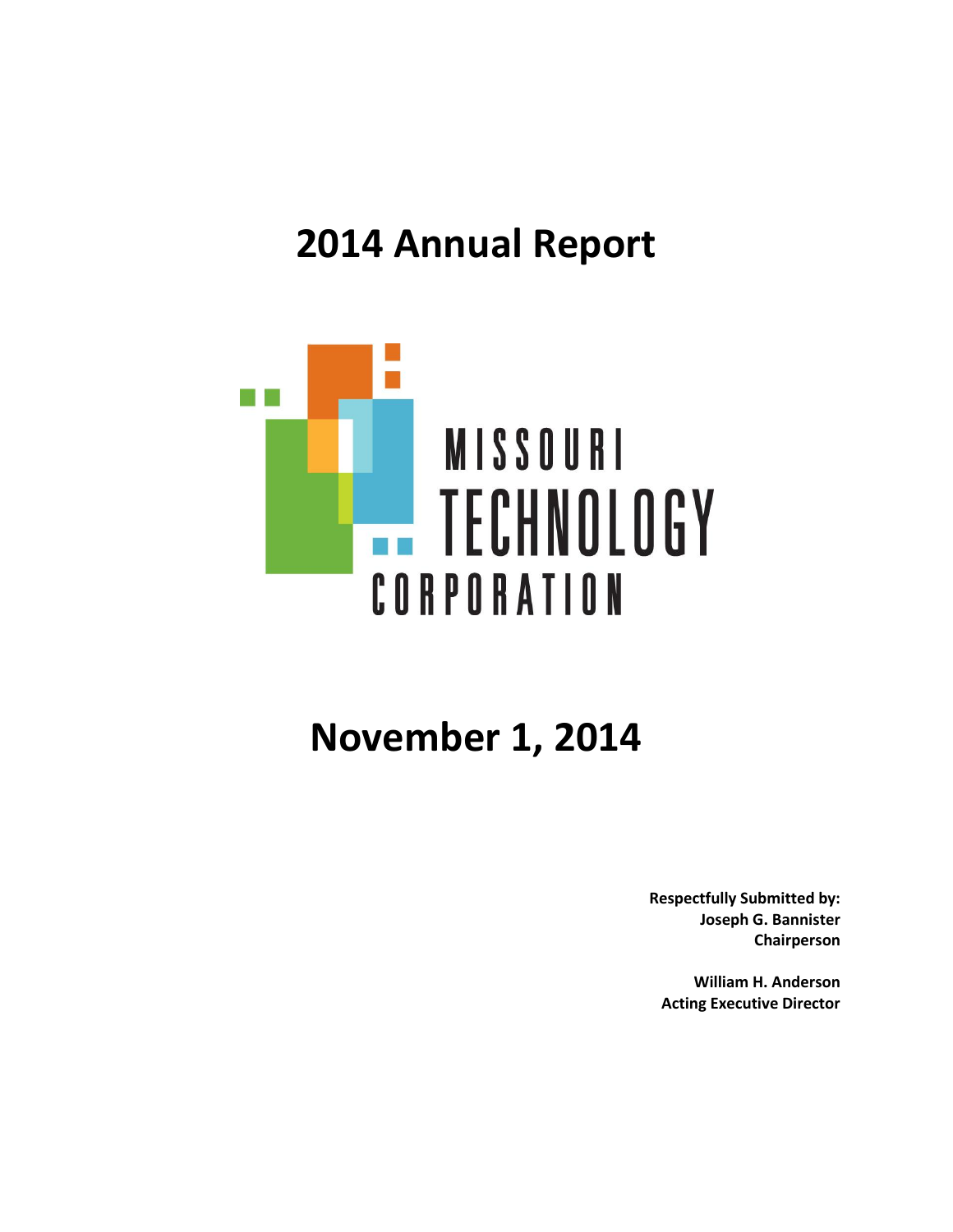

# **Table of Contents**

| $\textbf{Corporate Identity} \text{.} \textbf{\texttt{.}} \textbf{\texttt{.}} \textbf{\texttt{.}} \textbf{\texttt{.}} \textbf{\texttt{.}} \textbf{\texttt{.}} \textbf{\texttt{.}} \textbf{\texttt{.}} \textbf{\texttt{.}} \textbf{\texttt{.}} \textbf{\texttt{.}} \textbf{\texttt{.}} \textbf{\texttt{.}} \textbf{\texttt{.}} \textbf{\texttt{.}} \textbf{\texttt{.}} \textbf{\texttt{.}} \textbf{\texttt{.}} \textbf{\texttt{.}} \textbf{\texttt{.}} \textbf{\texttt{.}} \textbf{\texttt{.}} \textbf{\texttt{.$ |
|------------------------------------------------------------------------------------------------------------------------------------------------------------------------------------------------------------------------------------------------------------------------------------------------------------------------------------------------------------------------------------------------------------------------------------------------------------------------------------------------------------------|
|                                                                                                                                                                                                                                                                                                                                                                                                                                                                                                                  |
|                                                                                                                                                                                                                                                                                                                                                                                                                                                                                                                  |
|                                                                                                                                                                                                                                                                                                                                                                                                                                                                                                                  |
|                                                                                                                                                                                                                                                                                                                                                                                                                                                                                                                  |
|                                                                                                                                                                                                                                                                                                                                                                                                                                                                                                                  |
|                                                                                                                                                                                                                                                                                                                                                                                                                                                                                                                  |
|                                                                                                                                                                                                                                                                                                                                                                                                                                                                                                                  |
|                                                                                                                                                                                                                                                                                                                                                                                                                                                                                                                  |
|                                                                                                                                                                                                                                                                                                                                                                                                                                                                                                                  |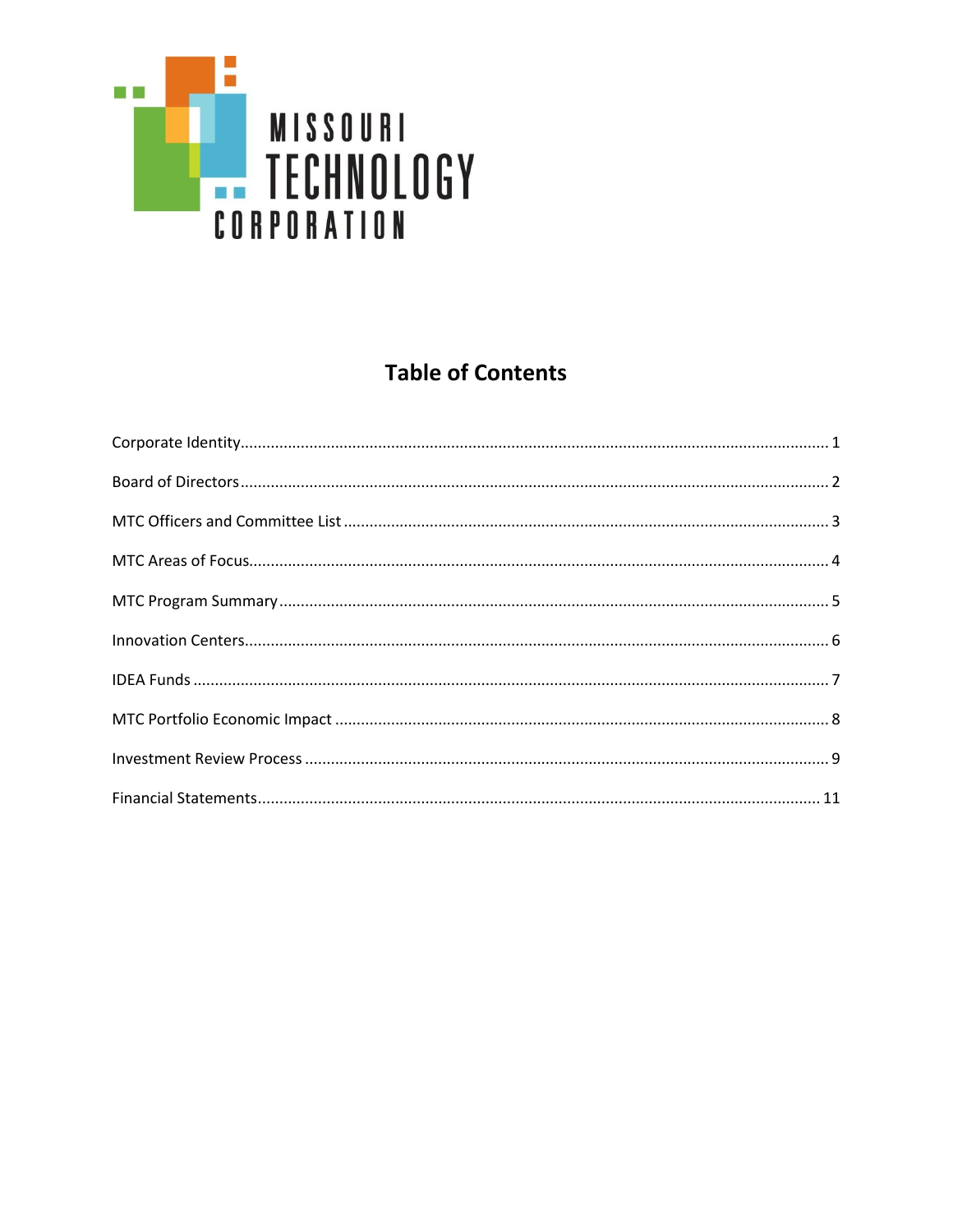## **Missouri Technology Corporation Corporate Identity**

## **Vision Statement**

Our vision is to transform Missouri through the power of entrepreneurship by serving as a catalyst for technology-based innovation to achieve sustainable economic growth.

## **Mission Statement**

Our mission is to provide leadership and make strategic investments that help entrepreneurs create and grow technology-based Missouri businesses. MTC focuses on 21st Century bioscience industries that build on Missouri's rich history in agriculture.

## **Values Statement**

In carrying out its mission, our board and staff are guided by core values.

- 1. **Integrity** Honesty and candor are the foundation on which MTC builds long-term, trusting relationships with stakeholders.
- 2. **Transparency** MTC is committed to openness in its operations and active communication with stakeholders.
- 3. **Accountability** MTC recognizes that it holds a position of public trust and is the steward of public funds. MTC makes informed decisions, takes responsibility for its actions, and tracks the outcomes of its investments.
- 4. **Independence** The governance, policies, programs, and funding decisions of MTC are nonpartisan and merit-based.
- 5. **Collaboration** Meaningful partnerships can produce game-changing results for Missouri. MTC is committed to actively collaborating with strategic partners.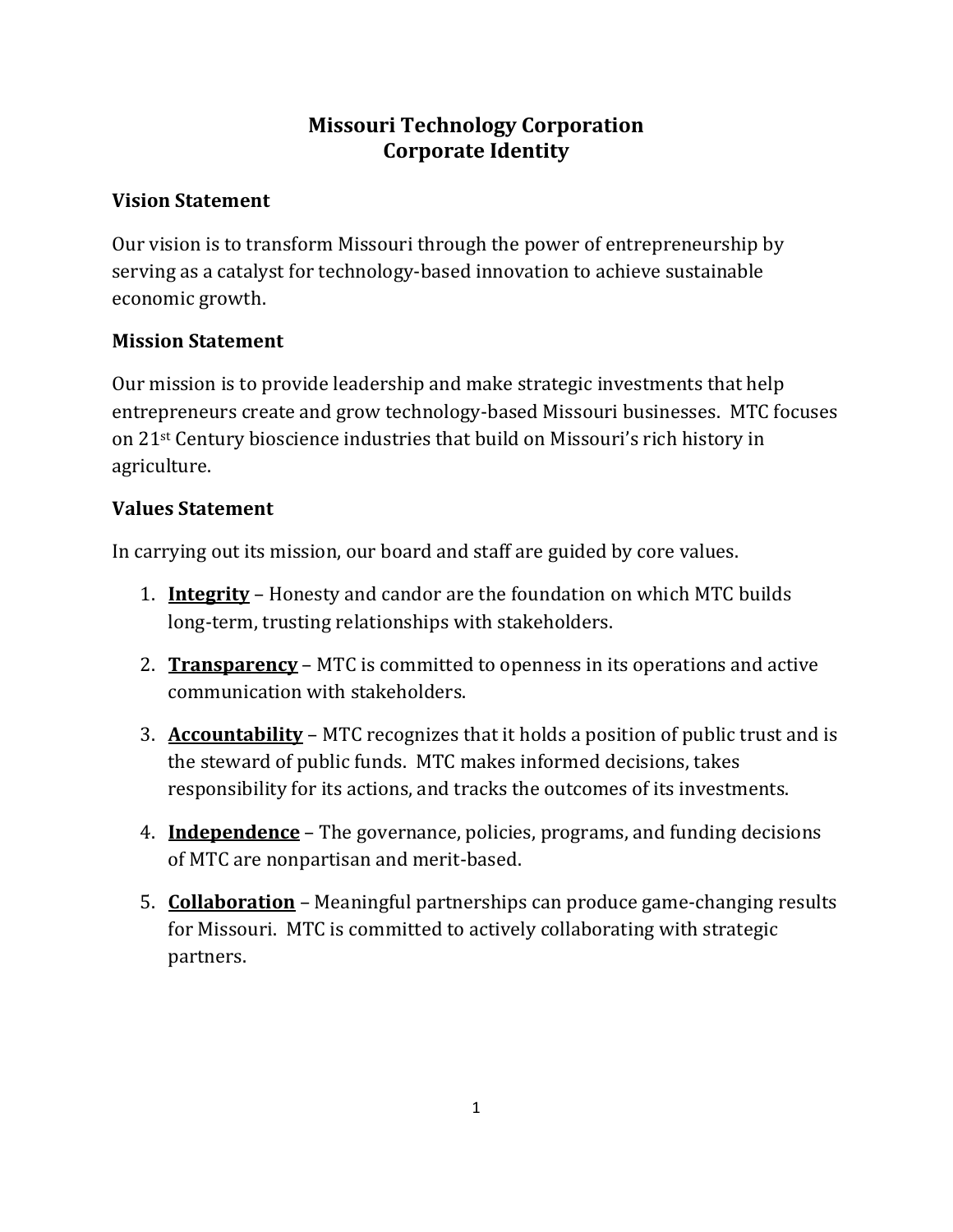## **Missouri Technology Corporation Board of Directors**

Jim Baker, Ph.D. Vice President for Research and Economic Development Missouri State University Springfield, Missouri

Mr. Joseph G. Bannister Principal JGB Advisors, LLC St. Louis, Missouri

The Honorable T.J. Berry Missouri House of Representatives Kearney, Missouri

Ms. Elizabeth Canuteson Director AT & T External Affairs Liberty, MO

Mr. Mike Downing Director Missouri Department of Economic Development Jefferson City, Missouri

Delegate for President of University of Missouri Henry C. (Hank) Foley, Ph.D. Executive Vice President for Academic Affiars, Research and Economic Development University of Missouri System Columbia, Missouri

Ms. Nicole Galloway Boone County Treasurer Columbia, Missouri

#### **MTC Staff:**

Bill Anderson, Acting Executive Director Dan Kaemmerer, Associate Laura Weiler, Accountant Tori Benson, Economic Development Incentive Specialist Dawn Overbey, Executive Assistant

Mr. Garry Kemp Retired Executive Lee's Summit, Missouri

Mr. David Kerr Retired Executive Ballwin, Missouri

Mr. Daniel P. Mehan President and CEO Missouri Chamber of Commerce & Industry Jefferson City, Missouri

Mr. Donn Rubin President & CEO BioSTL St. Louis, Missouri

The Honorable Ryan Silvey Missouri Senate Kansas City, Missouri

Mr. Gregory A. Steinhoff Veterans United Columbia, Missouri

Mr. Michael D. Wetle Independent Consultant St. Louis, Missouri

1 Vacancy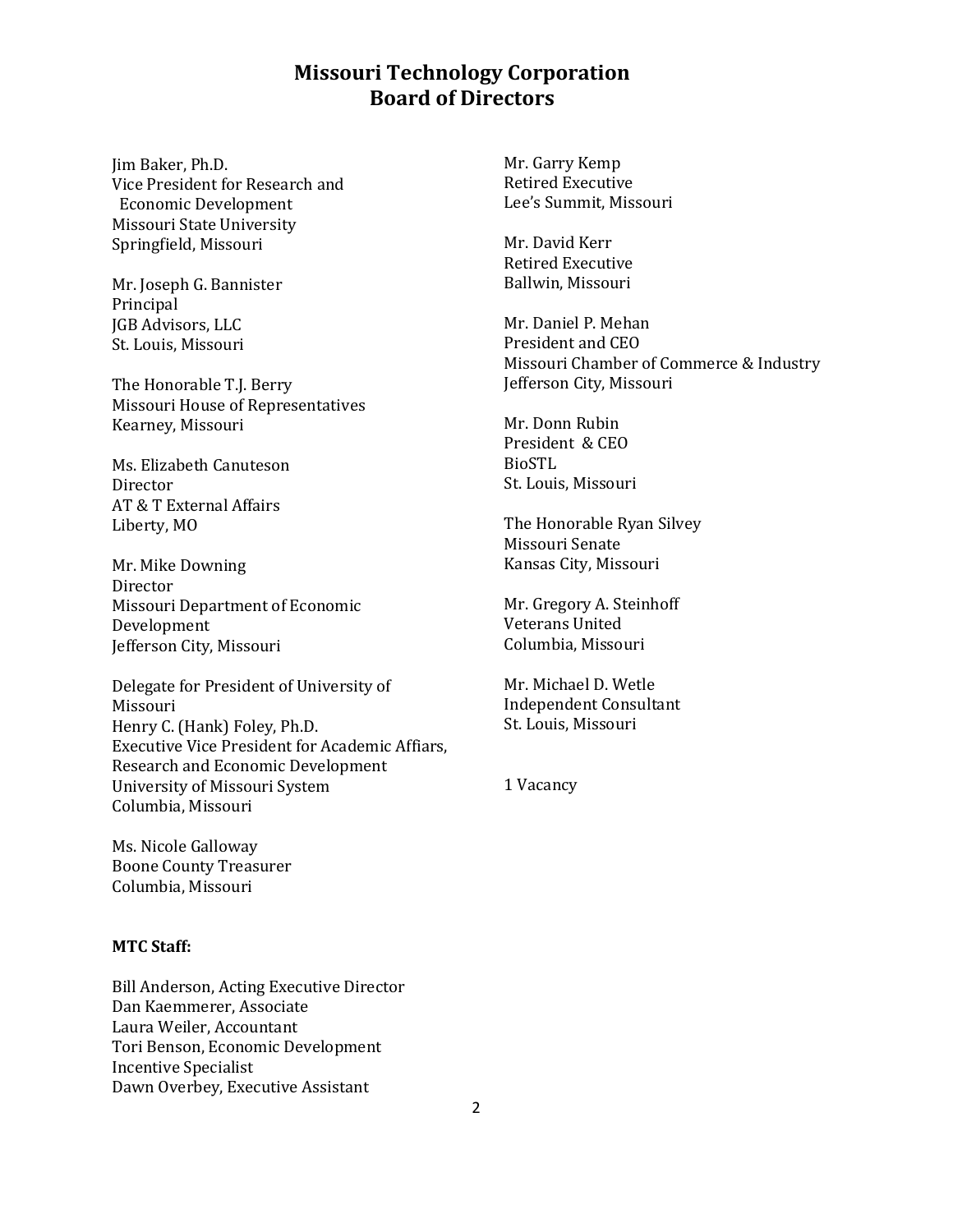### **MISSOURI TECHNOLOGY CORPORATION COMMITTEE LISTS**

The Executive Committee and Audit Committee are established by Articles VI and VII respectively per the by-laws approved in May 2008. Standing or Special Committees may be appointed per Article VIII.

The Chair for each committee appears in **bold** letters.

## **MTC Officers:**

Joe Bannister – Chair

Dan Mehan – Vice Chair

Jim Baker – Treasurer/Secretary

| <b>Committees</b>                  | <b>Members</b>                                                              |
|------------------------------------|-----------------------------------------------------------------------------|
| <b>Executive Committee</b>         | <b>Joe Bannister, Dan Mehan, Jim Baker, Garry Kemp,</b><br>and Mike Downing |
|                                    |                                                                             |
| <b>Audit Committee</b>             | <b>Jim Baker, Joe Bannister, Elizabeth Canuteson, Nicole</b>                |
| *also handles conflict of interest | Galloway                                                                    |
| issues                             |                                                                             |
| <b>Investment Committee</b>        | David Kerr, Mike Wetle, Joe Bannister, Rep. T.J. Berry,                     |
|                                    | Nicole Galloway                                                             |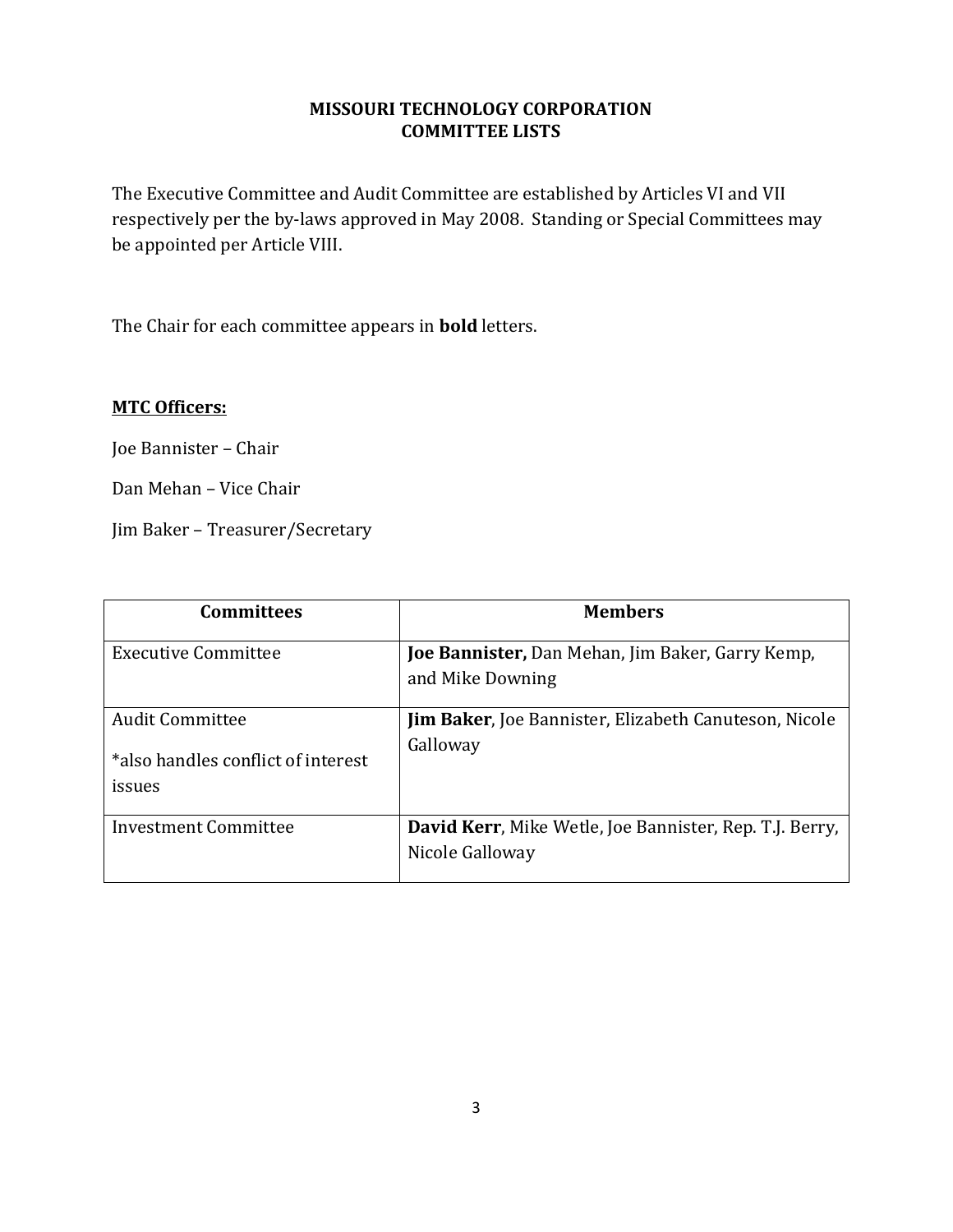## **MTC Areas of Focus**

**Animal Health** – products and services related to the health and nutrition of companion and livestock animals including but not limited to animal feed, comparative health, diagnostics, human food supply, veterinary drug development and delivery, and veterinary science

**Applied Engineering** – the use of engineering to develop innovative product and service solutions for technological issues including but not limited to advanced manufacturing, advanced materials, clean energy generation and storage, creative content, digital and convergence media, and information technology

**Biomedical Science** – products and services related to human health including but not limited to biomaterials, diagnostics, drug development and delivery, information technology related to human health, medical devices, and pharmaceutical manufacturing

**Defense and Homeland Security** – products and services related to national defense and national security including but not limited to development, assembly, maintenance and modification of military equipment, homeland defense-related solutions, and related suppliers

**Plant Science** – products and services related to plants and plant-derived materials including agricultural yield enhancement, biofuels, food, fiber, plant-derived chemicals, and value-added agriculture technology products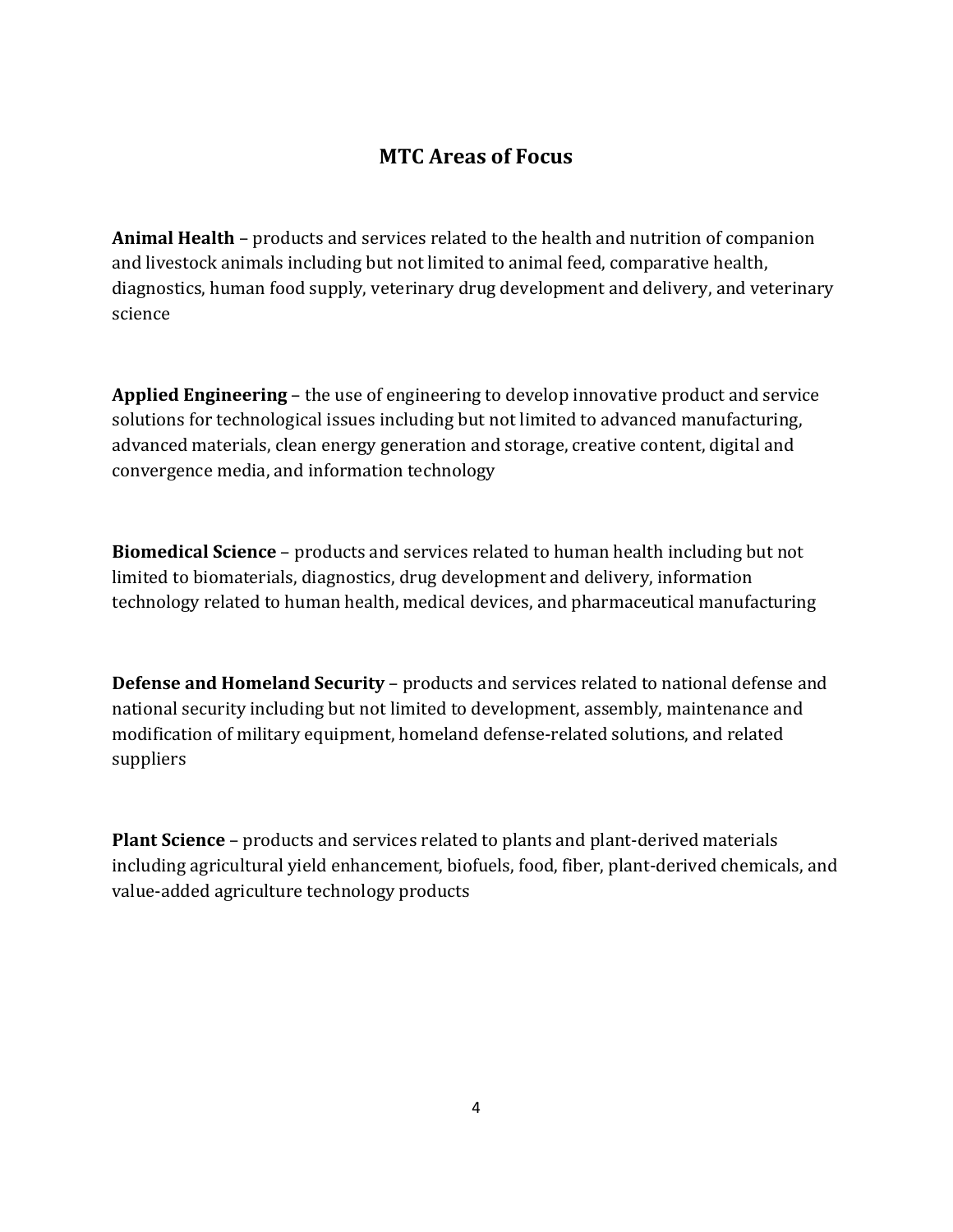## **Missouri Technology Corporation Program Summary**

MTC works to achieve its mission of growing Missouri's innovation-led economy through two distinct strategies; investing in the infrastructure of Missouri's entrepreneurial ecosystem to support entrepreneurs and investing in Missouri's high-tech, early-stage small businesses through capital formation assistance. Infrastructure investments are made through the state innovation center program and the Missouri Building Entrepreneurial Capacity (MOBEC) Program. MTC invests in Missouri entrepreneurs through the Missouri Innovation, Development, and Entrepreneurial Advancement (IDEA) Funds program.

#### **Innovation Center Program**

MTC oversees the state's network of ten innovation centers across the state. Innovation centers provide specialized assistance to early-stage innovative entrepreneurs and small businesses including: technology development and commercialization, business planning development and capital formation and fundraising.

#### **Missouri Building Entrepreneurial Capacity (MOBEC) Program**

Supporting entrepreneurs and fostering innovation is critically important to build an ecosystem that enables entrepreneurs to create jobs and spur economic growth. It is for this reason that the Missouri Building Entrepreneurial Capacity grant program (MOBEC) is a cornerstone of MTC's investment strategy. Through MOBEC, MTC makes strategic investments in the form of grants to public and private non-profit Missouri research institutions as well as entrepreneurial support organizations and initiatives that expand the support system for entrepreneurs that are commercializing new technologies or that enhance the capacity of Missouri to grow its innovation economy. The grants are also available to enhance the capacity of Missouri research institutions to attract competitive federal and private research funding and centers and improve research and commercialization efforts in the targeted high-tech industry cluster, with the goal of creating sustainable, high-paying, private sector jobs.

MOBEC projects across the state include the launch and expansion of initiatives aimed at mentoring and advising tech entrepreneurs, the build out of laboratory space to help further develop new technologies and support of the commercialization of new medical devices.

#### **Missouri IDEA Funds**

The Missouri IDEA (Innovation, Development, and Entrepreneurship Advancement) Funds promote the formation and growth of businesses that engage in the transfer of science and technology into job creation. The funds provide financing to eligible businesses through four components that correspond to the four stages of growth for investment-grade, high-growth enterprises: (1) TechLaunch, pre-seed stage financing; (2) Seed Capital Co-Investment Program, seed stage financing; (3) Venture Capital Co-Investment Program, venture stage financing; and (4) High-tech Industrial Expansion Program, expansion stage debt. Funding decisions are made on a quarterly basis through a multi-tiered, competitive application process.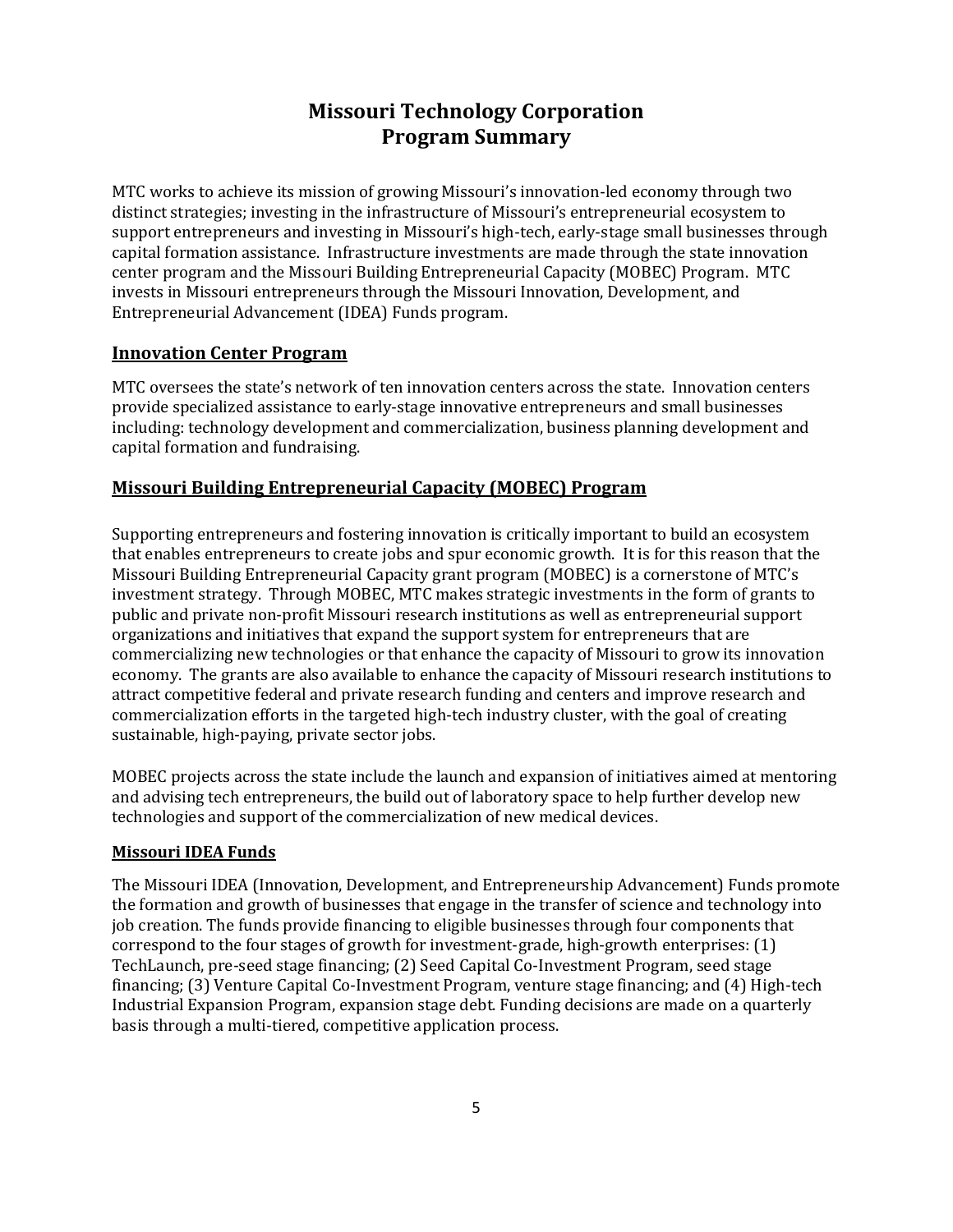## **Innovation Centers**

The Missouri Innovation Center program is a major statewide resource for commercializing Missouri research discoveries and innovations. Innovation centers are the "boots on the ground" that assist Missouri entrepreneurs with creating and growing new high-tech, high-growth businesses. Innovation centers provide the specialized business counseling and hands-on business development and finance assistance needed to take a technology from the lab or garage into a thriving business that creates high-paying jobs. Innovation centers may also operate physical incubators that provide laboratories and office space at affordable rates. The commercialization process may include establishing proof of concept, securing seed investment, prototype development, and strategic partnerships. The process requires special expertise and can be both lengthy and complex.

Missouri Enterprise, based in Rolla, serves as the innovation center focused on advanced manufacturing, which includes operating the Manufacturing Extension Partnership program ("MEP"). The MEP program provides Missouri-based, small- and medium-sized manufacturers with technical engineering assistance to increase productivity, obtain necessary quality certifications for exporting Missouri-made products, and assisting manufacturers with the implementation of growth strategies. Small Missouri manufacturers face increased pressures in a global economy to remain cost competitive with foreign-produced goods made in countries such as China. Accordingly, MEP helps manufacturers of traditional products like cabinets or pipes use technology to grow and compete, and also assists high-tech startups with creating new manufacturing jobs in Missouri.





*<sup>\*</sup>Data self-reported by each innovation center and aggregated by MTC staff*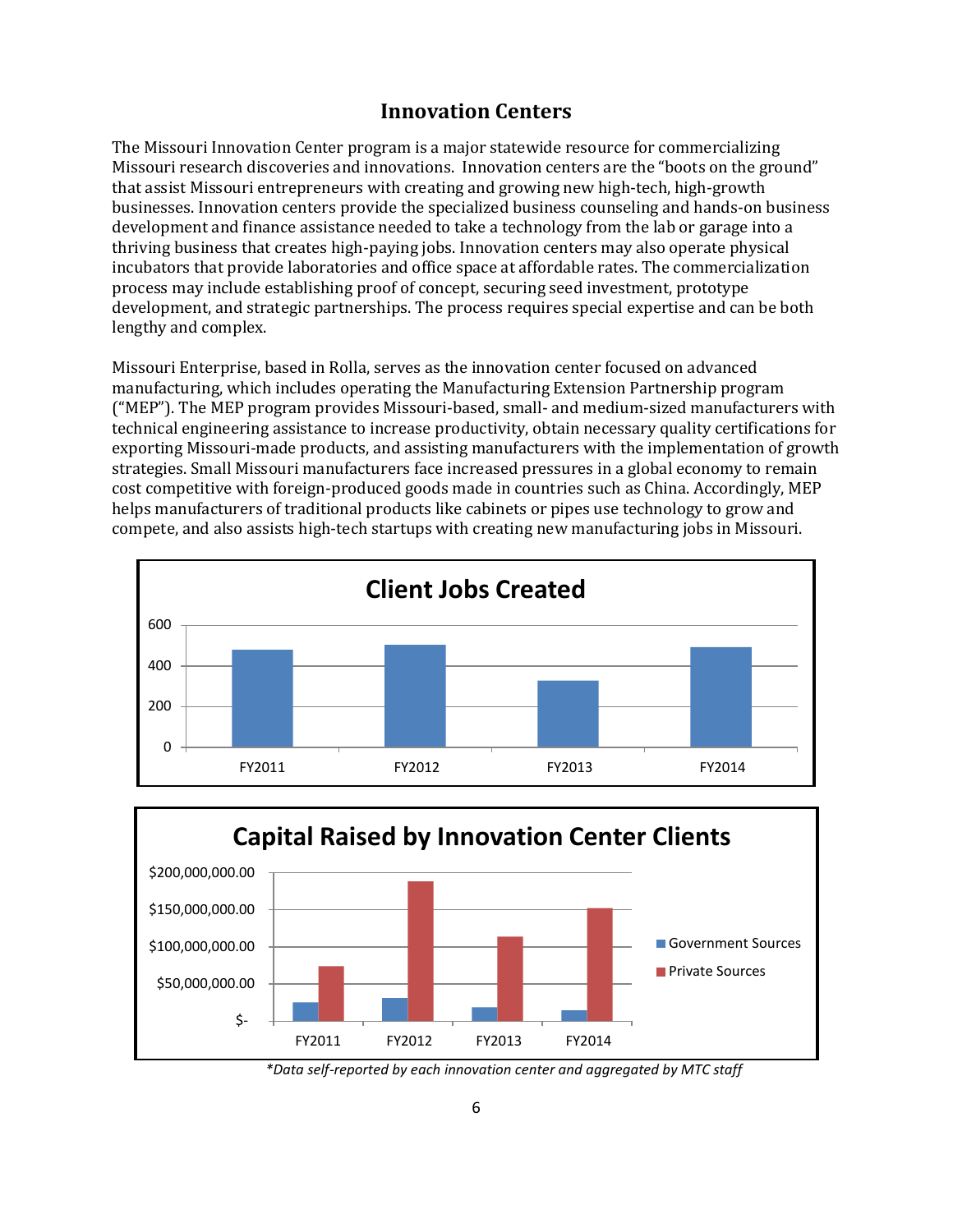## **IDEA Funds**

The Missouri IDEA (Innovation, Development, and Entrepreneurship Advancement) Funds promote the formation and growth of businesses that engage in the transfer of science and technology into job creation. The funds provide financing to eligible businesses through four components that correspond to the four stages of growth for investment-grade high growth businesses: (1) pre-seed capital stage financing; (2) seed capital stage financing; (3) venture capital stage financing; and (4) expansion-stage debt.

#### **TechLaunch**

The Missouri TechLaunch program is designed to help high-tech entrepreneurs overcome the initial financing challenges of launching new start-ups, leveraging discoveries and talent within Missouri. This pre-seed funding is awarded to entrepreneurial start-ups for intellectual property development and evaluation, including in-depth analysis of market potential, conducting competitive analysis, establishing proof of concept of a scientific discovery, prototype design and development, and related activities.

#### **Seed Capital Co-Investment Fund**

High-tech start-ups that succeed in proving a concept and launching a business need access to seed capital to position the company for venture capital financing. MTC's Seed Capital Co-Investment program (SeedCap) is designed to accelerate private investment in Missouri-based start-up companies and to increase the overall investment impact of that third-party investment. Through this program, MTC awards seed capital funds that match other capital investments. The seed capital may be used by the start-up company for advanced intellectual property development and evaluation, including in-depth analysis of market potential, conducting competitive analysis, advanced proof of concept work for a scientific discovery, advanced prototype design and development, research and development needed to attract venture capital financing, hiring key personnel, and related activities.

#### **Venture Capital Co-Investment Fund**

High-tech start-ups that succeed in achieving critical commercialization milestones with seed capital financing need access to venture capital to grow, add new employees, and penetrate the marketplace. MTC's Venture Capital Co-Investment program (VCCI) is designed to accelerate private venture capital investment in Missouri-based start-up companies and to increase the overall investment impact of that third-party investment. Through this program, MTC awards venture capital funds that match other capital investments and may be used by the start-up company for advanced intellectual property development and evaluation, including in-depth analysis of market potential, conducting competitive analysis, advanced prototype design and development, research and development needed to attract additional venture capital or capital markets financing, hiring key personnel, and related activities.

#### **High-Tech Industrial Expansion Fund**

MTC supports industrial expansion efforts in Missouri that result in significant capital investment and high-paying jobs in its areas of focus to support communities throughout the State by adding "strength to Missouri muscle" and accelerate our ability to attract private capital and create innovation hubs that foster entrepreneurship. Through the High-Tech Industrial Expansion (HTIE) program, MTC makes investments that can be used to purchase equipment, facilitate construction, and hire key personnel.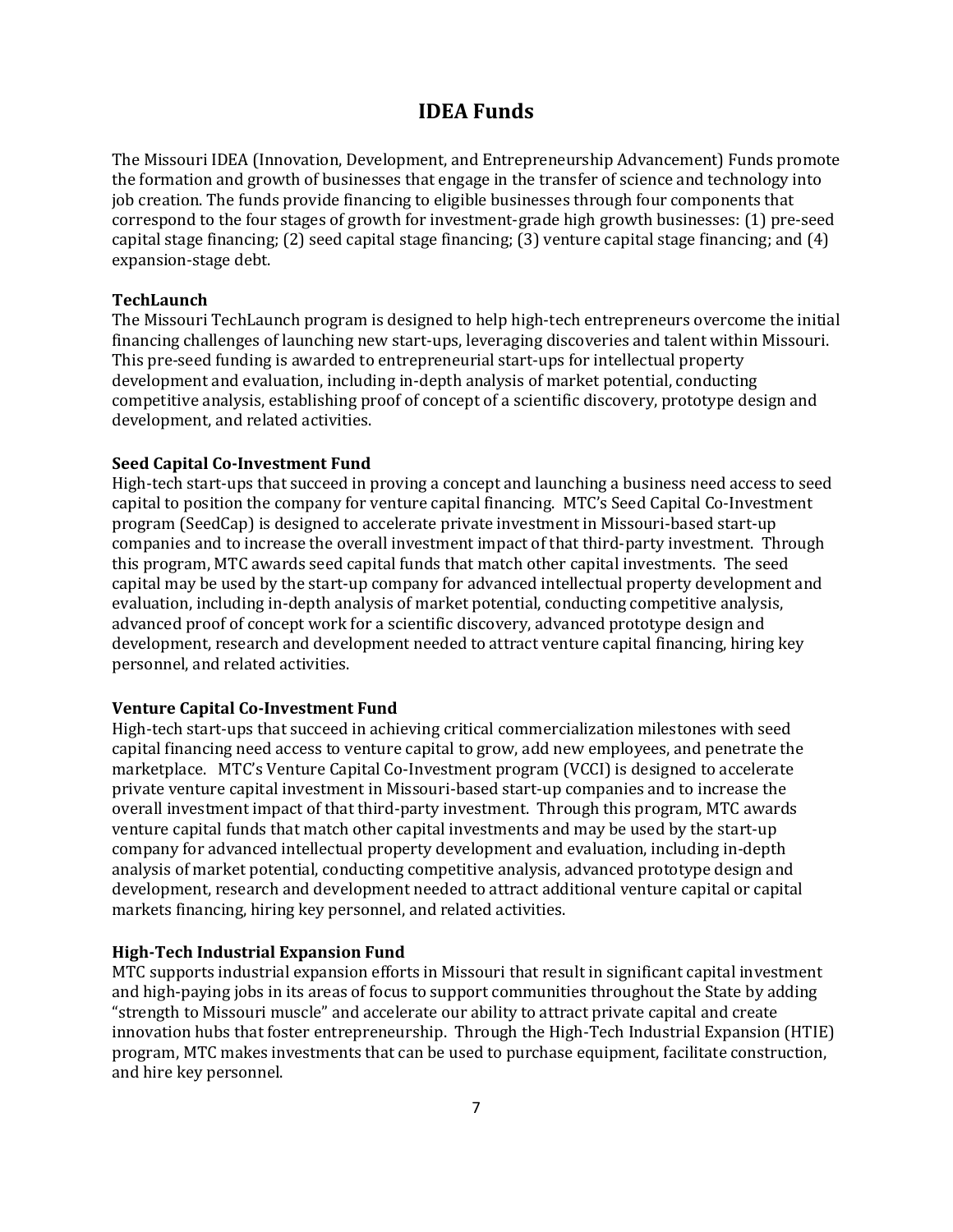## **MTC Portfolio Economic Impact**



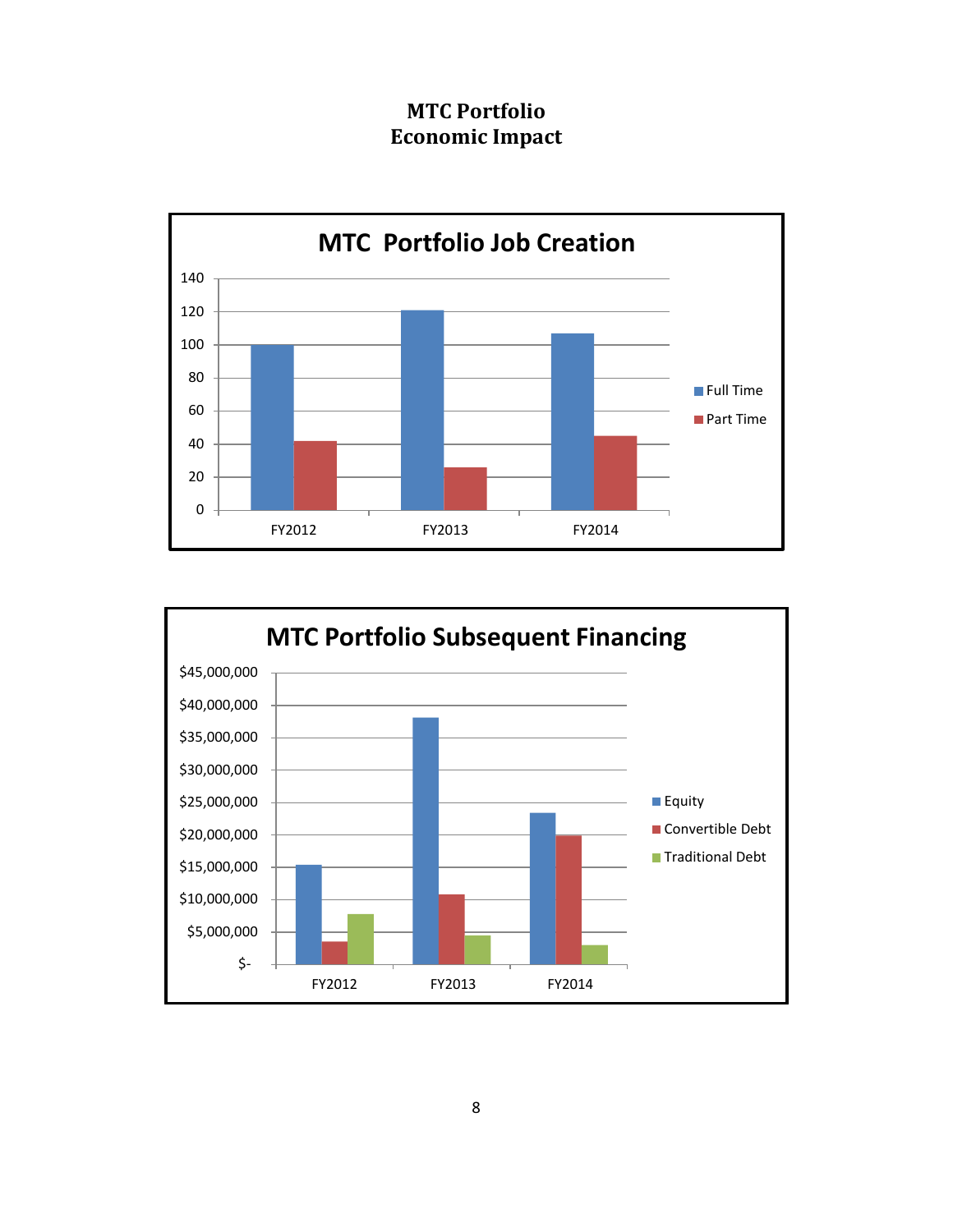#### **Missouri Technology Corporation Investment Review Process**

The Missouri Technology Corporation makes strategic investments to promote entrepreneurship and foster innovation in Missouri. Following a benchmarking analysis of programs and best practices from other states as well as consideration of Missouri's unique strengths, MTC developed clearly defined programs with articulated goals, eligibility standards, and evaluation criteria. These highly competitive, application-based programs are subject to a thorough 9-step investment review process that reflects MTC's core values of integrity, transparency, accountability, independence, and collaboration.

#### **Step 1 – Review Program Guidelines and Investment Review Process**

Prospective applicants should carefully review MTC's program guidelines and investment review process to determine which program, if any, is an appropriate fit for the prospective applicant's economic development project.

#### **Step 2 – Application Submission**

Prospective applicants should complete the appropriate MTC program application and submit it to MTC in accordance with the deadline established for the current funding period. Late applications will not be accepted. It is the duty of the prospective applicant to contact MTC staff in a timely manner to answer any questions or other concerns. The MTC Board of Directors has adopted a robust conflicts of interest policy, which will be strictly adhered for all submissions.

#### **Step 3 – Preliminary Application Assessment**

All timely applications will be reviewed by MTC staff to determine whether each is complete and conforms to the program requirements. Applicants will be notified of submissions rejected at this stage and the applicant may resubmit a new application in a future funding period.

#### **Step 4 – Comparative Scoring and Due Diligence**

All conforming applications from Step 3 will be thoroughly reviewed and assessed using a standard scorecard for the program. The scorecards can be accessed on MTC's website. Each submission will be reviewed by three reviewers from MTC and/or the Missouri Department of Economic Development. At this stage, the reviewers will conduct any due diligence appropriate under the circumstances, including an assessment of third-party information that may be helpful to fully analyze the submission.

A composite score for each submission will be calculated based on the scorecards of the individual reviewers. The top-scoring submissions will be forwarded to MTC's chartered Investment Committee. The number of top-scoring submissions forwarded to the Investment Committee will vary by funding period and such information can be obtained from MTC.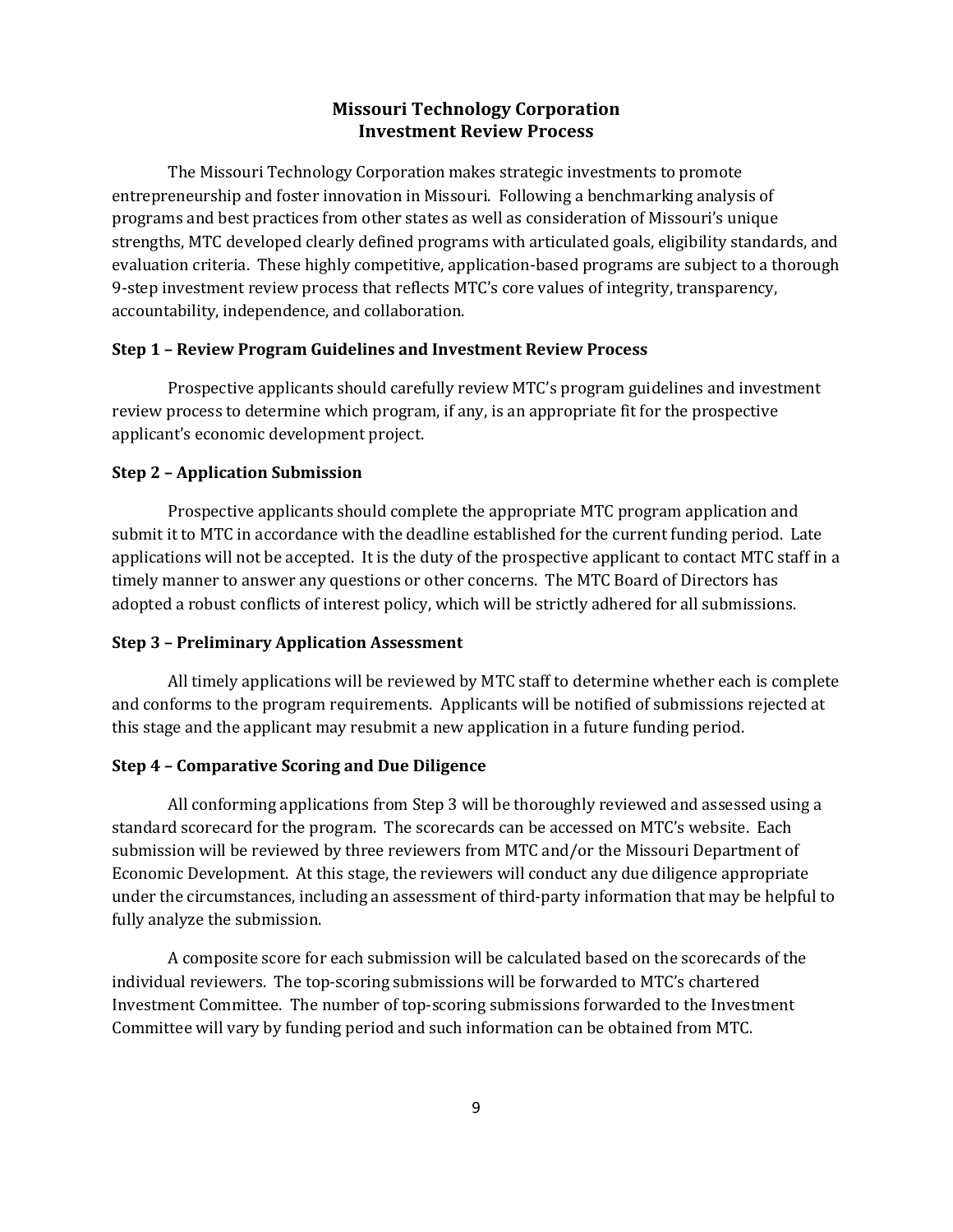#### **Step 5 – MTC Investment Committee Review**

The MTC Investment Committee is a charted committee of the MTC Board of Directors that is charged with assisting the Board by evaluating potential investment opportunities. The MTC Investment Committee will review each proposal forwarded to it from Step 4 along with the composite score the proposal received.

Each applicant that advances to Step 5 will be invited to present the proposal to the MTC Investment Committee so that the MTC Investment Committee can ask questions and develop a deeper understanding of the proposal under consideration.

The MTC Investment Committee will use its best judgment under the circumstances to make one of the following recommendations to the full MTC Board of Directors on each proposal it receives: (i) recommend funding the proposal as submitted; (ii) recommend funding the proposal subject to certain modifications or completion of additional due diligence; or (iii) recommend no funding for the proposal.

#### **Step 6 – MTC Board of Directors Review**

Each of the proposals considered by the MTC Investment Committee will be considered at a meeting of the MTC Board of Directors along with the MTC Investment Committee's recommendation and any additional evaluation or modification made to the proposal under consideration. The MTC Board of Directors will use its best judgment under the circumstances to take one of the following actions on each proposal it considers: (i) approve funding the proposal as submitted; (ii) approve funding the proposal subject to certain modifications or completion of additional due diligence; or (iii) deny funding for the proposal. Under exigent and competitive circumstances, the MTC Board of Directors reserves the right to directly consider any proposal if the Board determines that doing so is in the best interest of the State of Missouri.

#### **Step 7 – Legal Documentation and Other Actions**

The MTC Board of Directors will ordinarily delegate its authority to the MTC Executive Committee to complete legal documentation and other actions necessary under the circumstances for each approved or conditionally approved project. When feasible under the circumstances, funding will be based on the approved project achieving certain key milestones.

#### **Step 8 – Compliance and Monitoring**

The MTC staff will closely monitor all of MTC's investments to insure compliance with the legal terms and conditions set forth in the agreements between MTC and the awardee.

#### **Step 9 – Post-Award Reporting**

Funded proposals will be tracked for a 10-year period to determine the economic impact of the project. The MTC staff will assist the MTC Investment Committee in tracking these outcomes and aggregating the economic impact of MTC's investments.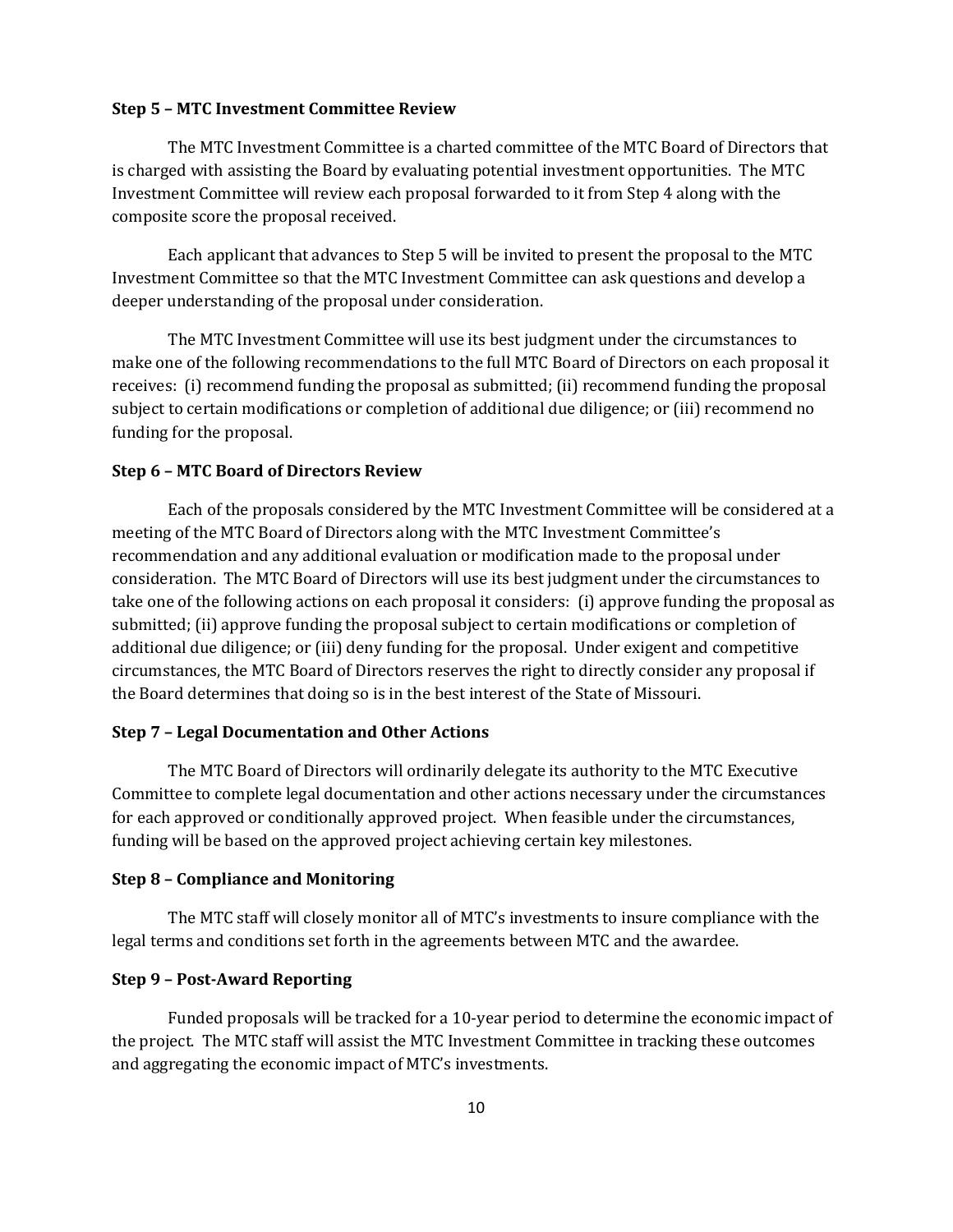## **MISSOURI TECHNOLOGY CORPORATION Balance Sheet As of June 30, 2014**

|                                                    | <b>Total</b>        |  |
|----------------------------------------------------|---------------------|--|
| <b>ASSETS</b>                                      |                     |  |
| <b>Current Assets</b>                              |                     |  |
| <b>Bank Accounts</b>                               |                     |  |
| <b>Central Bank Checking</b>                       | 15,450,028.10       |  |
| <b>Total Bank Accounts</b>                         | \$<br>15,450,028.10 |  |
| <b>Other current assets</b>                        |                     |  |
| <b>Total Other current assets-Notes Receivable</b> | \$<br>7,955,192.87  |  |
| <b>Total Current Assets</b>                        | \$<br>23,405,220.97 |  |
| <b>Fixed Assets</b>                                |                     |  |
| <b>Office Equipment</b>                            | 21,197.74           |  |
| <b>Accumulated Depreciation</b>                    | $-17,161.84$        |  |
| <b>Total Office Equipment</b>                      | \$<br>4,035.90      |  |
| <b>Total Fixed Assets</b>                          | \$<br>4,035.90      |  |
| <b>Other Assets</b>                                |                     |  |
| <b>Total Other Assets-Program Investments</b>      | \$<br>12,107,071.41 |  |
| <b>TOTAL ASSETS</b>                                | \$<br>35,516,328.28 |  |
| <b>LIABILITIES AND EQUITY</b>                      |                     |  |
| Liabilities                                        |                     |  |
| <b>Current Liabilities</b>                         |                     |  |
| <b>Accounts Payable</b>                            | 0.00                |  |
| <b>Total Accounts Payable</b>                      | \$<br>0.00          |  |
| <b>Other Current Liabilities</b>                   |                     |  |
| <b>Total Current Liabilities</b>                   | \$<br>0.00          |  |
| <b>Total Liabilities</b>                           | \$<br>0.00          |  |
| <b>Equity</b>                                      |                     |  |
| <b>Opening Bal Equity</b>                          | 0.00                |  |
| <b>Restricted Net Assets</b>                       | 29,032,570.79       |  |
| <b>Retained Earnings</b>                           | 0.00                |  |
| <b>Unrestricted Net Assets</b>                     | 284,502.34          |  |
| <b>Net Income</b>                                  | 6,199,255.15        |  |
| <b>Total Equity</b>                                | \$<br>35,516,328.28 |  |
| TOTAL LIABILITIES AND EQUITY                       | \$<br>35,516,328.28 |  |